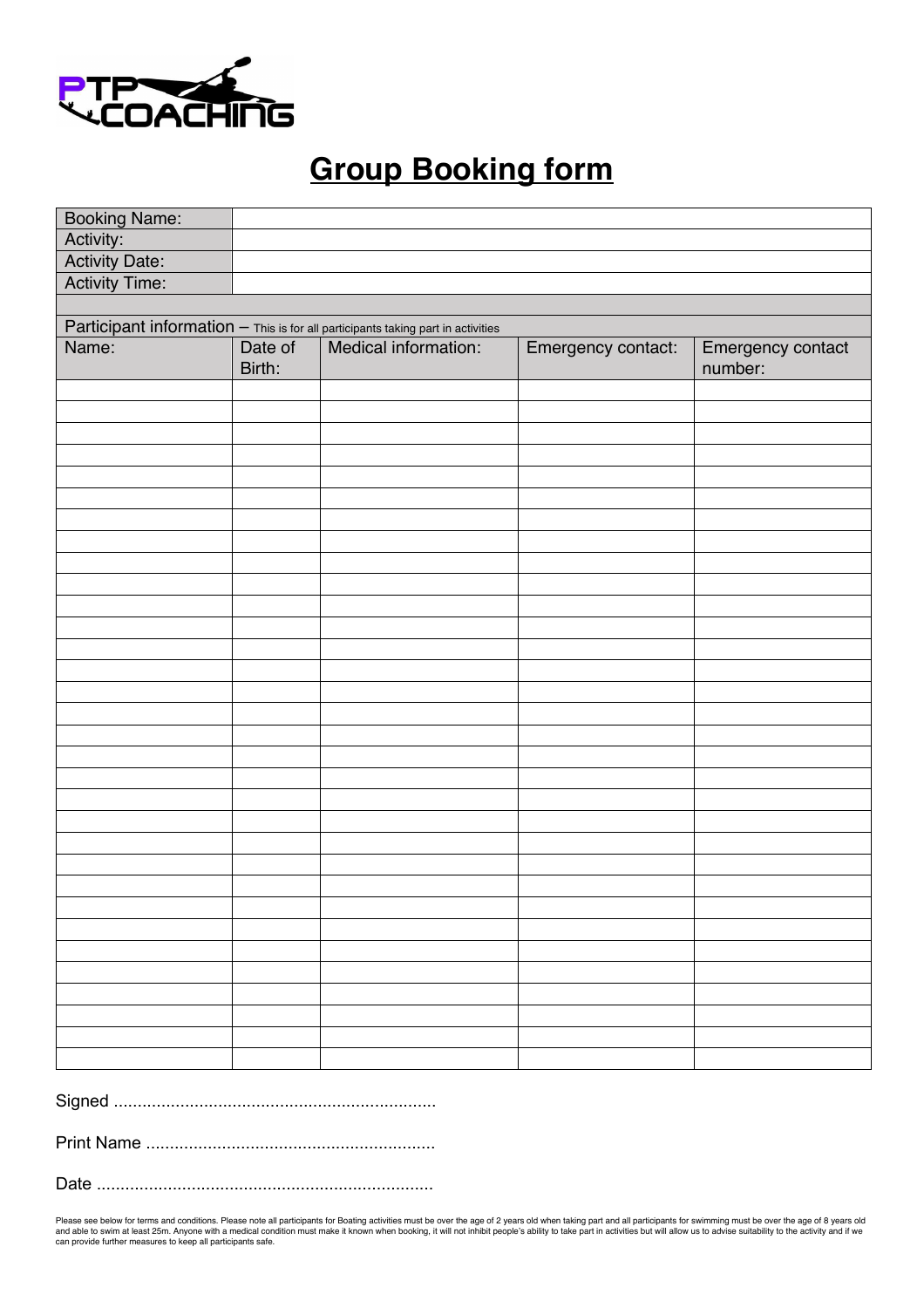

## Terms and Conditions

### Conditions of Service

PTP Coaching LTD will make every effort for all activities to run, but in the event an activity is unable to run due to safety considerations or other forces outside our control we will do everything to make sure all parties are satisfied with the outcome.

All activities run by PTP Coaching LTD are run by fully qualified staff and all ratios are adhered to by British canoeing or Royal Life Saving Society Guidelines.

#### Liability and Insurance

Watersports is considered a potentially dangerous activity and all safety measures are put into place to keep all parties during participation out of harm's way. PTP Coaching LTD will always take preventative measures to protect participants from injury and/or death whilst participating in water activities that are high risk. All personal protective equipment issued for your activity must be worn throughout the duration of the activity. All instructions will be adhered to at all times, any person found not adhering may be asked to leave the activity.

PTP Coaching LTD has Public Liability insurance to cover all of its staff and activities taking place at Beckenham Place Park Lake. There will be a copy available on site should you wish to see it.

#### Health and Safety Considerations

All Participants must be water confident whilst wearing a buoyancy aid or Floatation aid to participate in activities with PTP Coaching LTD.

Any Participants under 16 will need to have a parent or guardian sign their form for them and attend any activities with them present at all times.

All Participants need to be aware that Watersports can be a strenuous environment and should be physically fit. Medical conditions need to be stated clearly on all booking forms. Any persons with a long term or physically demanding illnesses must consult a doctor's advice before participating in any activities. PTP Coaching LTD will do as much as it can to see everyone is catered for whilst participating in activities, any conditions we are notified of will be dealt with discretionally, unless it can affect the group and their safety or vice versa. Please speak to staff further if you have any questions regarding these matters.

Any persons with disabilities are welcome to participate in all activities. Just tell us of any specific needs at the time of booking and we will do our best to see that they are accommodated for.

Participants may be asked to leave the activity at any time if found under the influence of drugs or alcohol. They may also be asked to leave if they are considered to be endangering themselves or anyone else in the group. PTP Coaching LTD reserves the right to ask this of any participants deemed to be acting in any of the states above without right to return to the activity or refund of activity fees.